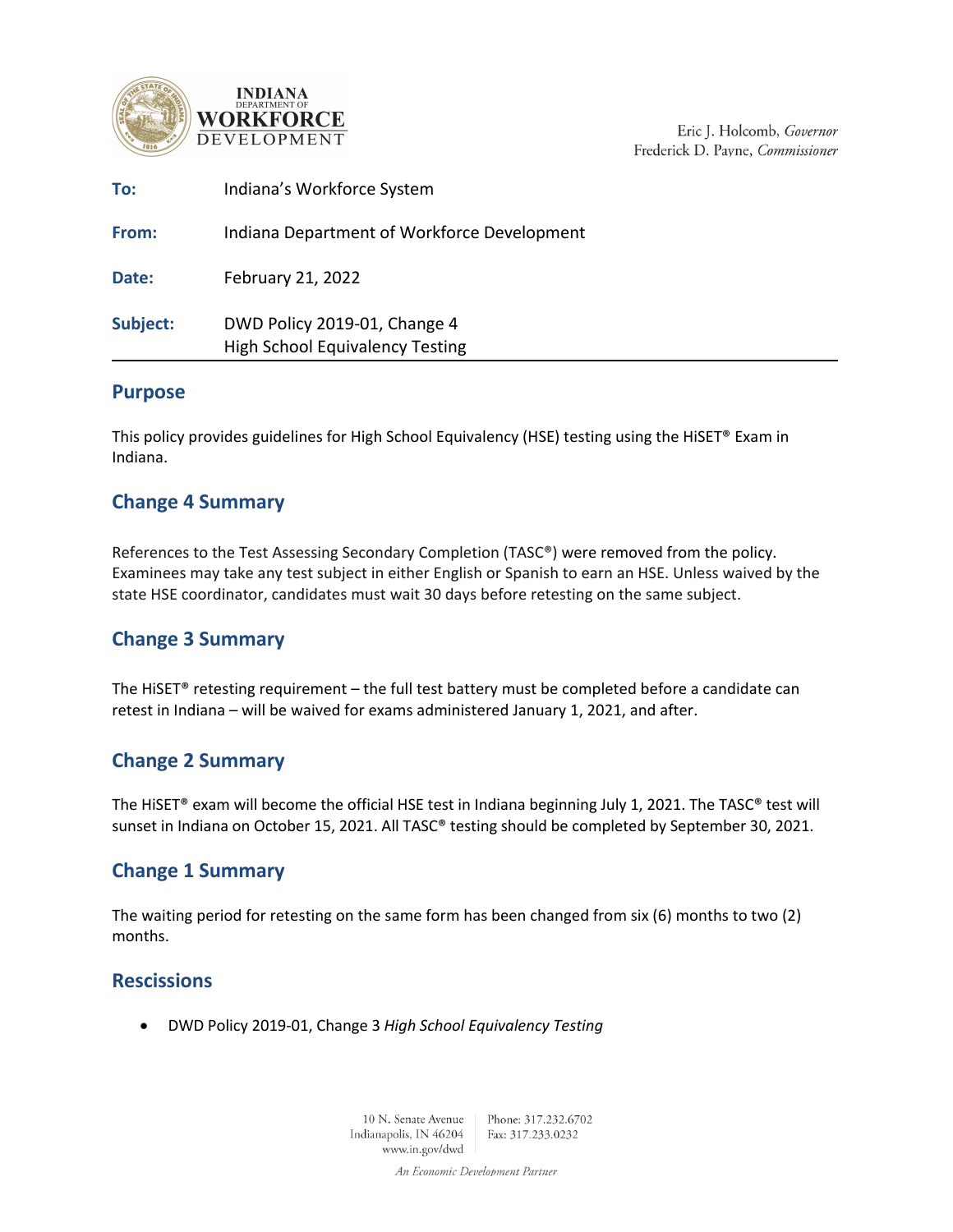## **References**

- Indiana Code § 22-4.1-18
- Indiana Bureau of Motor Vehicles, Proving Indiana Residency, <https://www.in.gov/bmv/2436.htm>

## **Content**

The Department of Workforce Development (DWD), Adult Education has the authority to grant the Indiana High School Equivalency (HSE) Diploma according to IC 22-4.1-18 and to determine the assessment used to measure High School Equivalency. DWD has determined that the HiSET® exam is the sole assessment that shall be used to a determine candidate's achievement of High School Equivalency and thus eligibility to receive the Indiana HSE Diploma. HiSET® became the official HSE test in Indiana beginning July 1, 2021.

Data Recognition Corporation's (DRC) TASC® test sunsetted in Indiana on October 15, 2021.

#### *HSE Testing Program Definitions*

*Testing Center* – Site that holds a testing center agreement with ETS/PSI.

*Addendum Site* – Site at which testing shall occur, but the site does not have a separate testing center agreement with ETS/PSI. Addendum sites must fall under the responsibility of a testing center.

*Chief Examiner or Test Coordinator* – Individual responsible for the administration of a secure and legally defensible HSE testing center including the building, testing room, testing conditions, and qualified staff. Test coordinators may also serve as examiners.

*Test Administrator Examiner* – Individual responsible for proctoring the HSE test in a secure and legally defensible manner. Examiners must have a high school diploma or equivalent; must be unbiased (cannot be involved directly with student preparation for HSE); and must be trained as an HSE test examiner. A testing program may have several examiners.

*Candidates* – Individuals who are eligible to sit for the HSE test.

#### *Registration and Scheduling*

HiSET® testing candidates must register for the HSE test through an approved testing center or through ETS/PSI via their "My HiSET Account." Each testing center is responsible for setting up the HSE test registration process that best suits its needs but must follow these guidelines:

- Testing centers must register each candidate in the appropriate testing program's registration system. Testing centers must use this system to manage candidate information, verify identity, and manage a candidate's testing needs such as retests and accommodations. A candidate is not registered for the HSE test until entered in the registration system.
- If a testing center chooses to use a paper form to collect candidate information initially, the test center must use a DWD-approved intake form.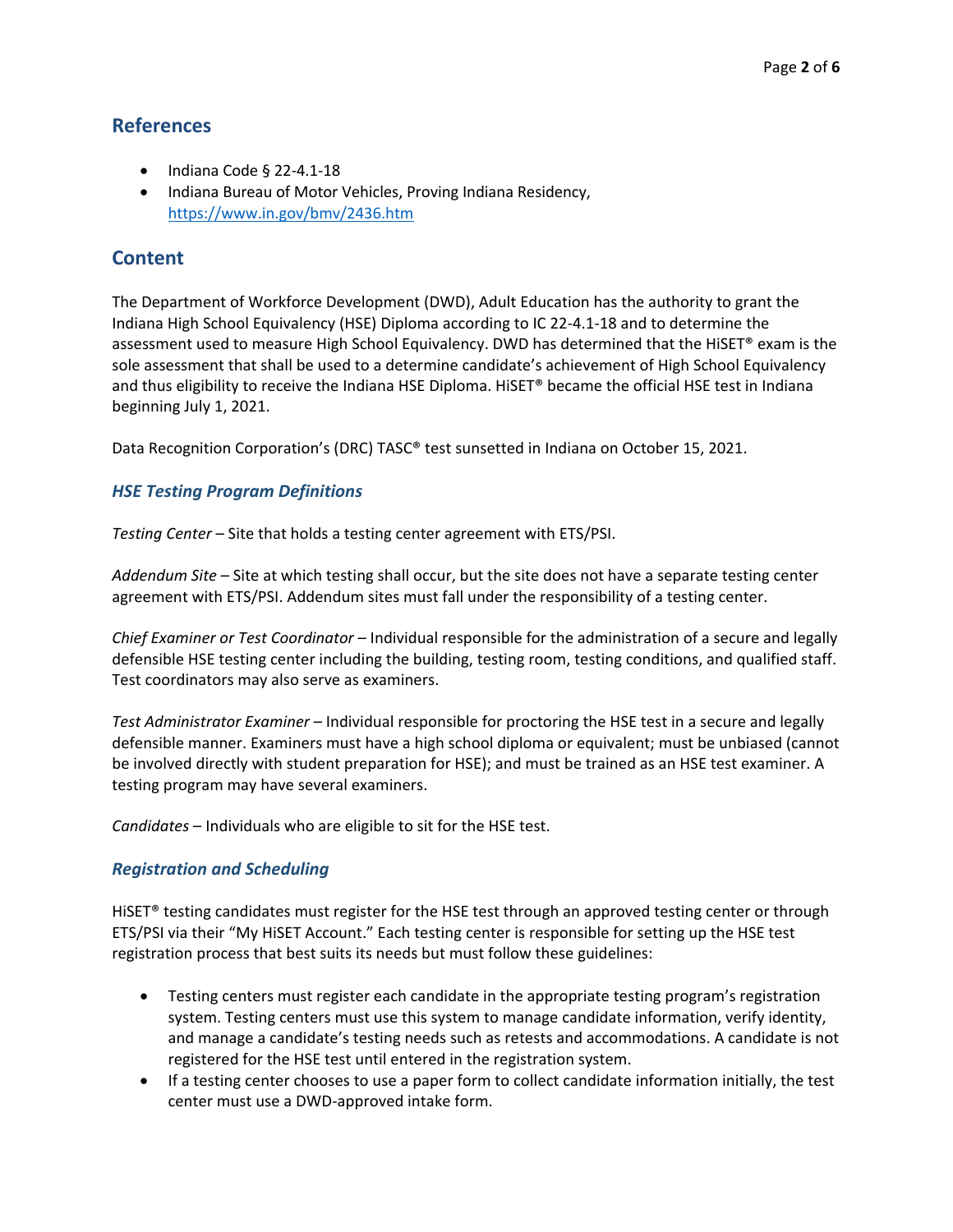Testing centers are responsible for setting their own testing schedules and ensuring that the schedule is kept up to date in the registration system. Testing centers should strive to schedule candidates to test at the time and location most convenient for the candidate whenever possible.

#### *Accommodations*

All accommodation requests must be made to ETS/PSI using the ETS Disability Services-approved form. The accommodations request form as well as a list of acceptable accommodations can be found on [https://hiset.ets.org/.](https://hiset.ets.org/)

### *Testing Fees*

The maximum fee for testing services in Indiana is established by DWD.

#### *Indiana HSE Candidate Eligibility*

The Indiana HSE test may be administered only to candidates who meet the following minimum guidelines. An eligible candidate:

- Does not hold a diploma (or its equivalent) from an accredited high school;
- Is a resident of the state of Indiana for a minimum of thirty (30) days immediately preceding the day of testing;
- Is at least sixteen (16) years of age on the date of testing;
- And either:
	- $\circ$  Has officially exited high school following the Indiana Department of Education (DOE) attendance requirements, using the official DOE exit form [\(https://www.in.gov/doe/students/school-safety-and-wellness/state-attendance](https://www.in.gov/doe/students/school-safety-and-wellness/state-attendance-officer/)[officer/\)](https://www.in.gov/doe/students/school-safety-and-wellness/state-attendance-officer/) **and** has obtained a Superintendent's signature using the DOE Exit Interview Form; **OR**
	- $\circ$  Is at least eighteen (18) years of age on the date of testing.

#### *Proof of Identity*

Testing center staff are responsible for verifying that each Indiana HSE candidate tested is eligible to sit for the HSE test by verifying proof of identity documentation. A candidate's eligibility documentation must be kept on file at the testing center for three (3) years. Each of the following are acceptable forms of candidate eligibility documentation:

- An unexpired driver's license;
- An unexpired state identification card issued by the Indiana Bureau of Motor Vehicles;
- An unexpired passport;
- A military ID; **OR**
- Other forms of government-issued (including state or federal governments in the United States or of a foreign government) identification that show the candidate's name, address, date of birth, signature, and photograph.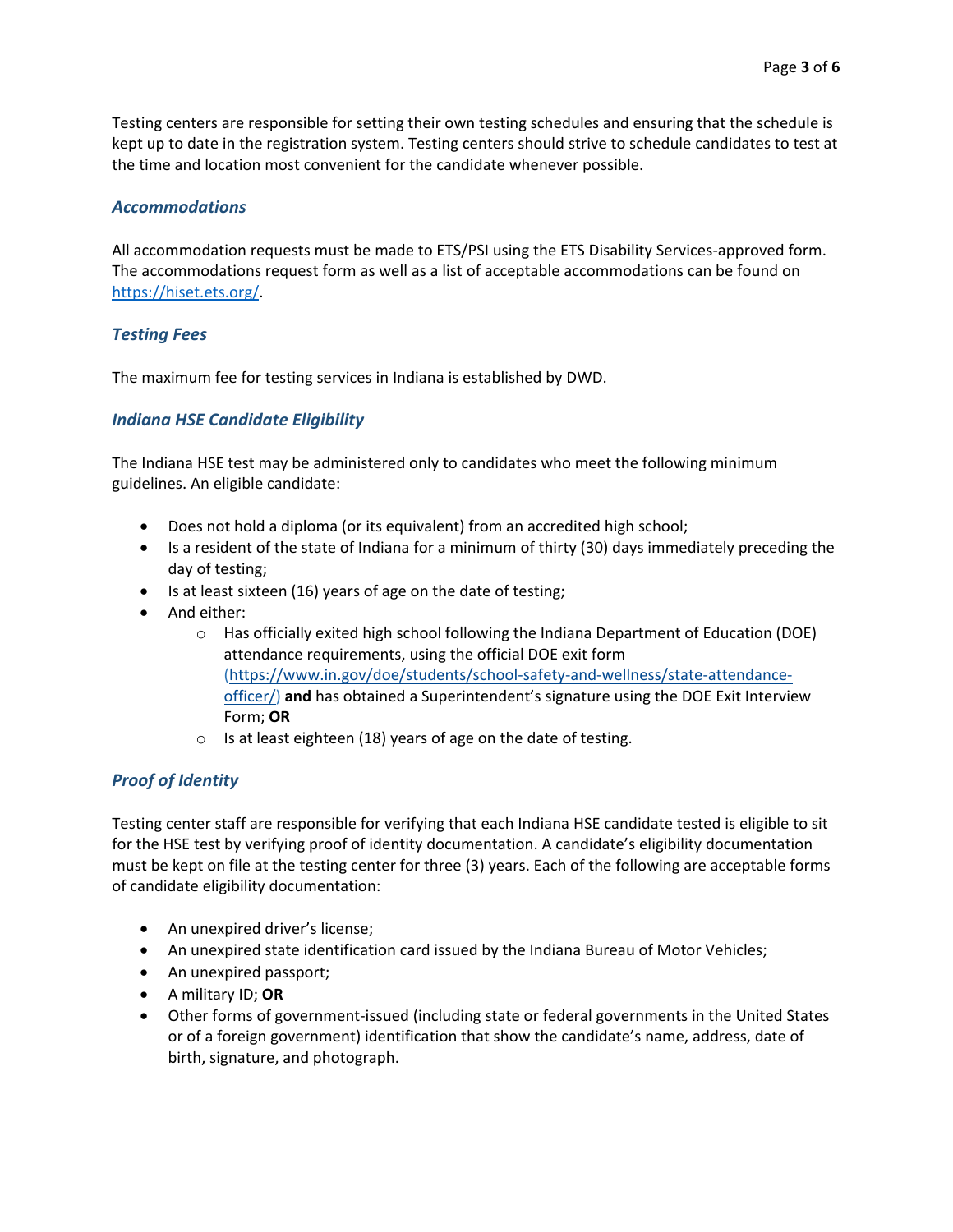If religious practice or belief prohibits having one's photograph taken, then the candidate must supply both an official birth certificate with a state seal and a Social Security Card as candidate eligibility documentation. Eligibility for a candidate that is a foreign national and cannot supply one of the forms of documentation listed above due to religious practice or belief that prohibits having one's photograph taken shall be determined on a case-by-case basis.

If the candidate's eligibility documentation does not establish Indiana residency, then a second form of documentation establishing Indiana residency must be provided. The Indiana residency documentation must prove that the person has resided in Indiana for a minimum of thirty (30) days prior to the date the HSE test is administered. The following are the most common forms of acceptable Indiana residency documentation:

- Computer-generated bill issued by a utility company, credit card company, doctor, or hospital showing your name and address of residence. Bill must be dated within 60 days of the date of application.
- Bank statement or bank transaction receipt showing your name and address of residence, and the bank's name and mailing address. Statement or receipt must be dated within 60 days of the date of application.
- Pre-printed pay stub showing your name and address of residence, and your employer's name and address. Pay stub must be dated within 60 days of application.
- A complete list of documents proving Indiana residency can be found at <https://www.in.gov/bmv/licenses-permits-ids/real-id-overview/>

Candidate residency documentation must also be kept on file at the testing center for three (3) years. Candidate eligibility, including both identification and Indiana residency, must be established prior to a candidate sitting for any part of the HSE test, including when sitting for the full battery or for retesting purposes.

### *Test Forms*

The HSE full battery test for HiSET® covers five (5) academic areas: Reading, Writing, Mathematics, Social Studies, and Science, which are referred to as subtests. The Indiana HSE test offers three full battery test forms each calendar year for both the paper-based and the computer-based testing. Examinees may take any test subject in either English or Spanish to earn an HSE.

### *HiSET® Minimum Passing Score*

To earn a passing score on the HiSET® HSE test, a candidate must receive a total scale score on all five HiSET® subtests of at least 45 out of 100.

Candidates must score:

- At least 8 out of 20 on each of the five subtests.
- At least 2 out of 6 on the essay.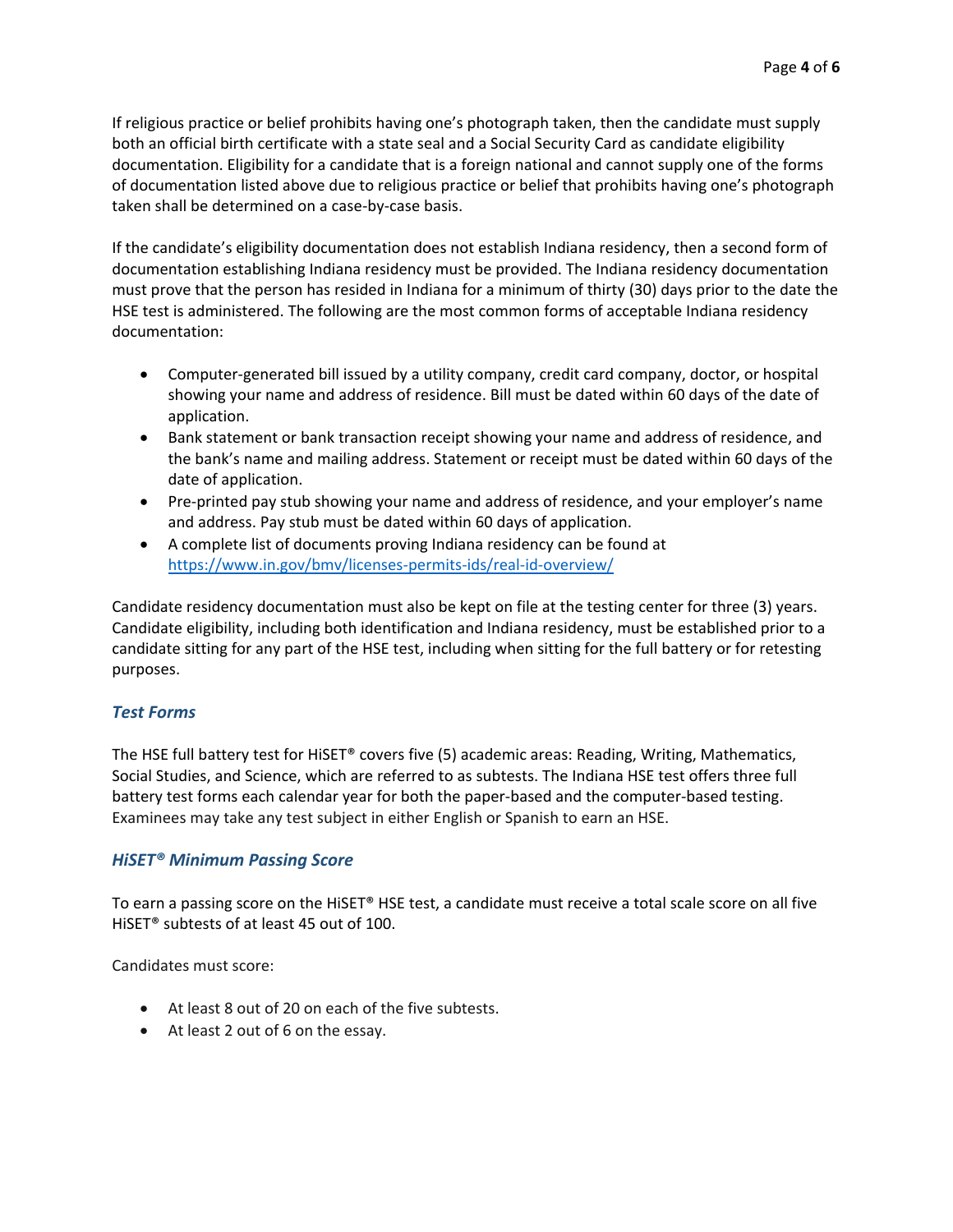### *HiSET® College and Career Readiness*

Candidates who score at the college- and career-readiness level have shown a level of performance similar to the minimum level required to succeed in college-level, credit-bearing courses. Individual test score report indicates whether a candidate has achieved the score required to demonstrate college and career readiness.

Candidates must score:

- At least 15 out of 20 on each of the subtests.
- For the Language Arts-Writing test:
	- o The total must be at least 15; and
	- o A score of at least a 4 on the essay.

### *HiSET® Retesting*

Retesting is subject to the following:

- Prior to January 1, 2021, the full test battery must be completed before a candidate can retest. o This requirement was waived for all candidates effective July 1, 2021.
- Unless waived by the state HSE coordinator, candidates must wait 30 days before retesting on the same subject.
- Each subtest may be taken up to three times in a calendar year.
- If the candidate scores lower on a retest than on a previous test, the highest score will be kept.

### *Retesting to Achieve a Higher Score*

An Indiana HSE candidate who has already earned a passing score on a subtest may only retest in that subject area if a higher score is needed to meet an admission requirement for postsecondary education or training, to meet employment requirements, or to enlist in the armed forces. The candidate must provide verification of this requirement from the entity requiring a higher score. A candidate is not permitted to retest for the sole purpose of increasing scores to earn the HiSET® college and career readiness distinction.

#### *Cancellations*

In the event of a cancellation, testing centers may offer a credit and allow the candidate to reschedule for a later date. A refund should only be offered at the discretion of a test coordinator when a student cannot otherwise reschedule such as death, incarceration, or moving away from the testing center. Testing centers are required to have a cancellation policy and must inform candidates of the policy at the time of registration.

### *Pre-Existing High School Equivalency Testing Scores*

DWD will not accept scores from other assessments in place of passing sections of the Indiana HSE test.